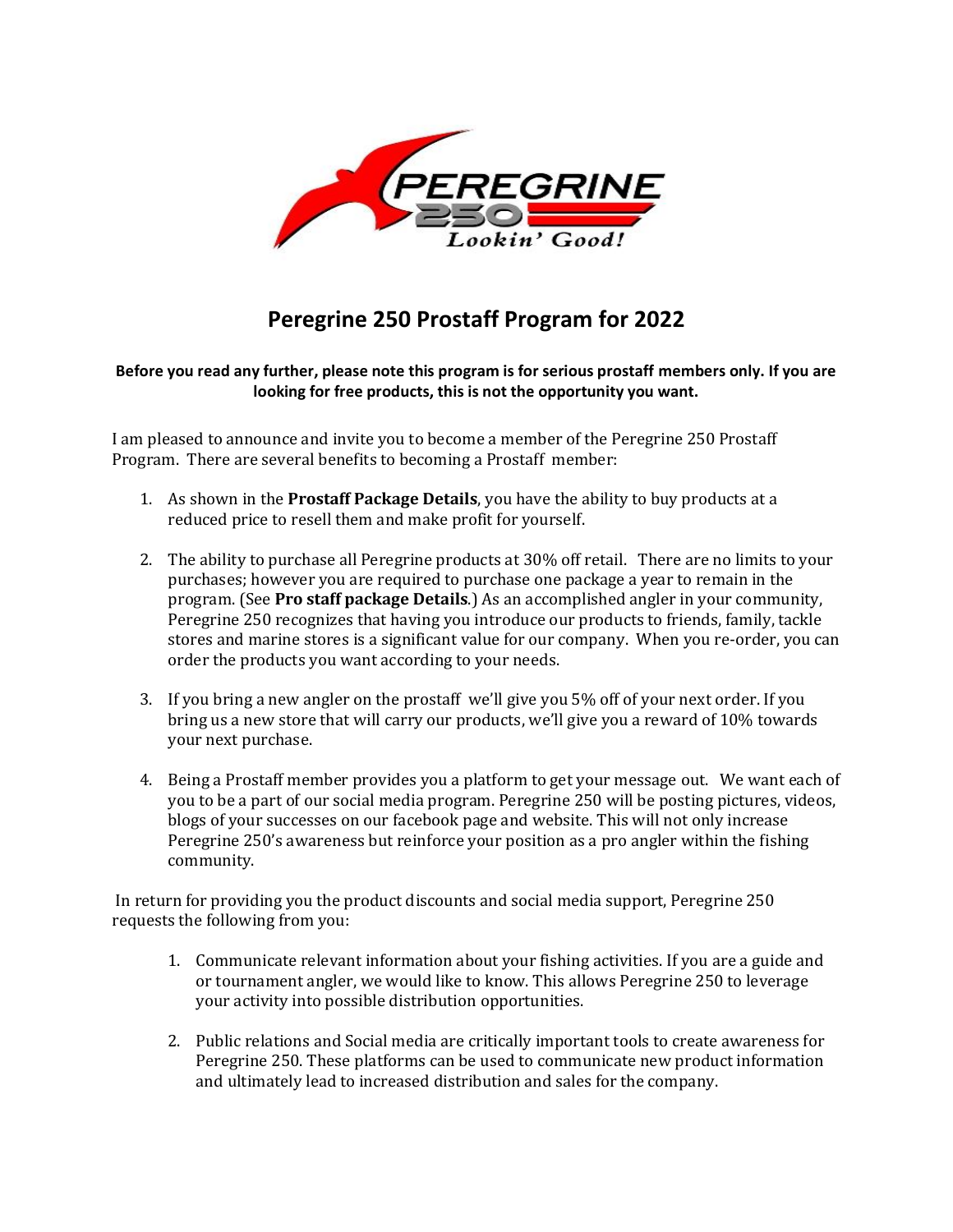3. As part of your Peregrine 250 Prostaff responsibility, we want to maximize visibility when traveling and out on the water. By making a financial commitment to you, we ask that you use our products exclusively along with wearing Peregrine 250 branded patches and decals on your boat. Specific requirements are outlined in your Peregrine 250 Prostaff application. Once approved, Peregrine 250 will provide these merchandising items.

Each of you will be a key component of our success. Do what you do best fish! Assist us at every opportunity to turn your involvement in fishing into sales and distribution for Peregrine 250 Boat Care products.

If you have any questions, please contact Roger Larocque at 818/970-9572 or email us at **[roger@peregrine250.com](mailto:roger@peregrine250.com)**.

To be included in the Peregrine 250 Prostaff Program please complete the attached application form and return it to **[roger@peregrine250.com](mailto:roger@peregrine250.com)**.

Sincerely,

Roger Larocque President, Peregrine250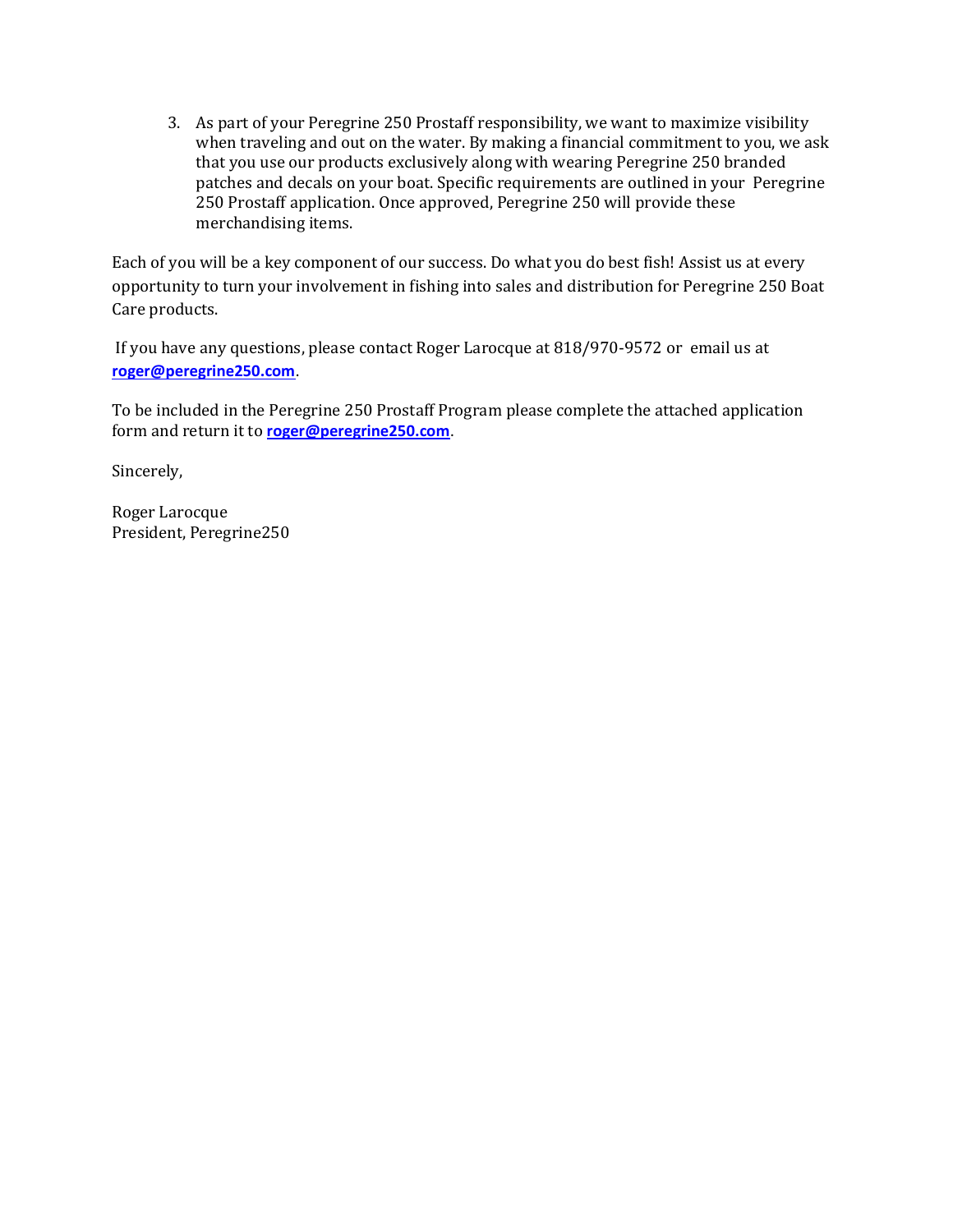

# **Peregrine 250 ProStaff Application**

| <b>First Name:</b> |  |
|--------------------|--|
| <b>Last Name:</b>  |  |

| <b>Street</b><br><b>Address:</b> |                                |
|----------------------------------|--------------------------------|
| <b>Address Line</b><br>2:        |                                |
| City:                            |                                |
| State/<br>Province:              |                                |
| Postal/Zip:                      |                                |
| Country:                         |                                |
| Phone:                           | $\overline{\mathfrak{a}}$<br>I |

**Email address:**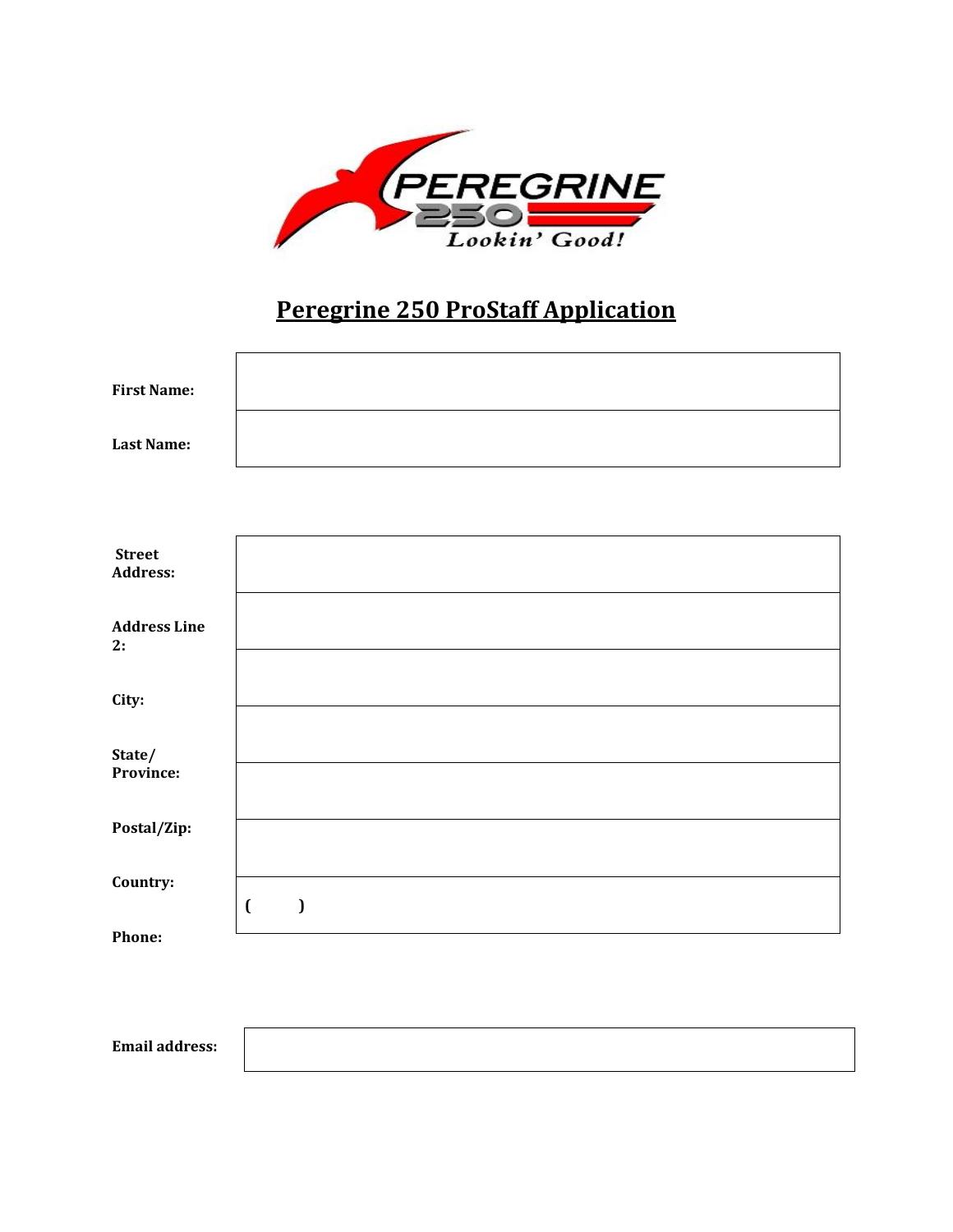| <b>Website links:</b><br><b>Facebook link:</b>                                 |                            |                           |  |
|--------------------------------------------------------------------------------|----------------------------|---------------------------|--|
| What kind of<br>boat do you<br>have? (Boat<br>not required)                    |                            |                           |  |
| What kind of<br>motor do you<br>have?                                          |                            |                           |  |
| Are you<br>sponsored<br>by another<br>boat wax<br>company?                     |                            |                           |  |
| Are you<br>active with<br><b>Social</b><br>media?<br>If so, circle<br>all that | <b>None</b>                | Youtube                   |  |
| apply.                                                                         | Facebook<br><b>Twitter</b> | Instagram<br><b>Other</b> |  |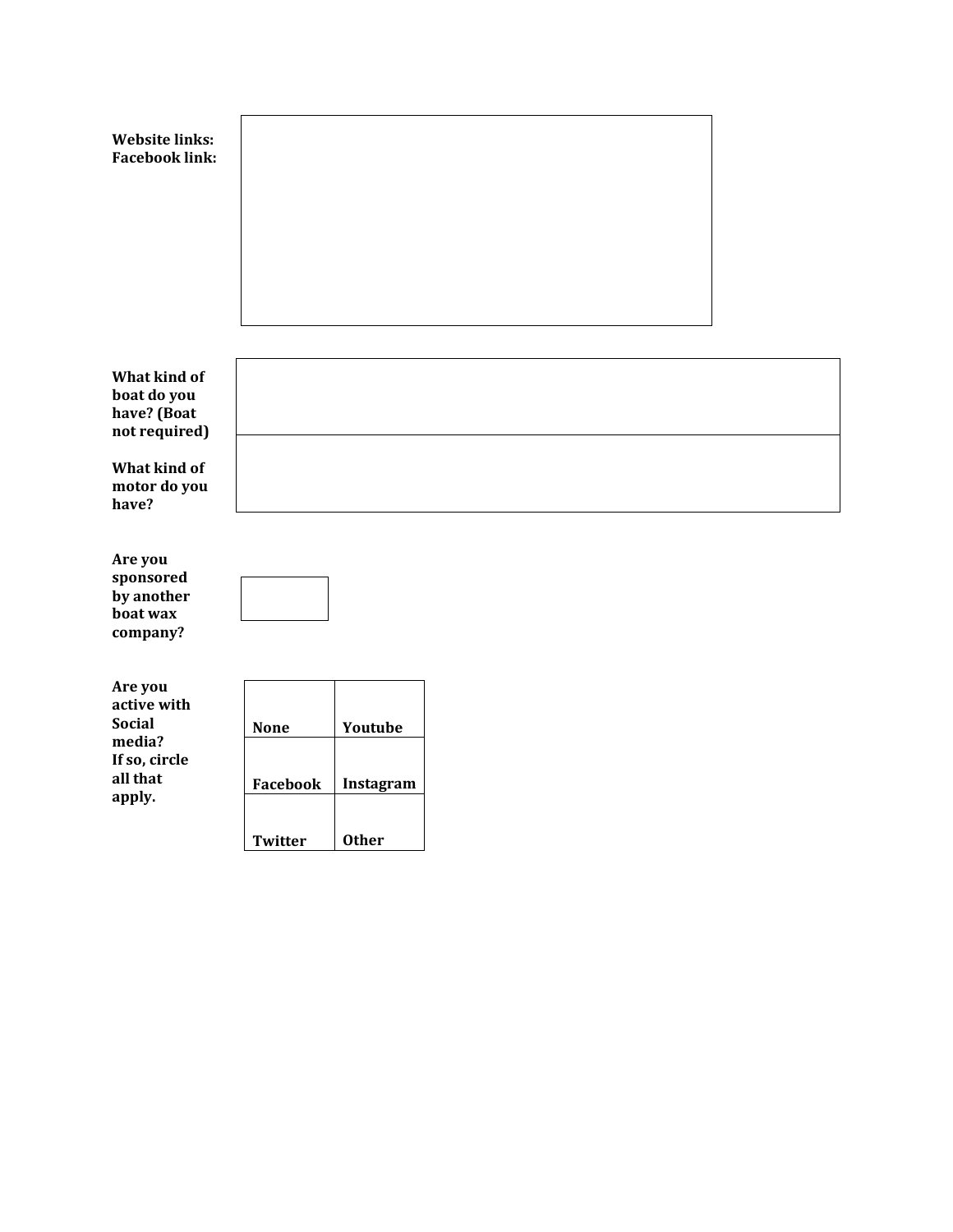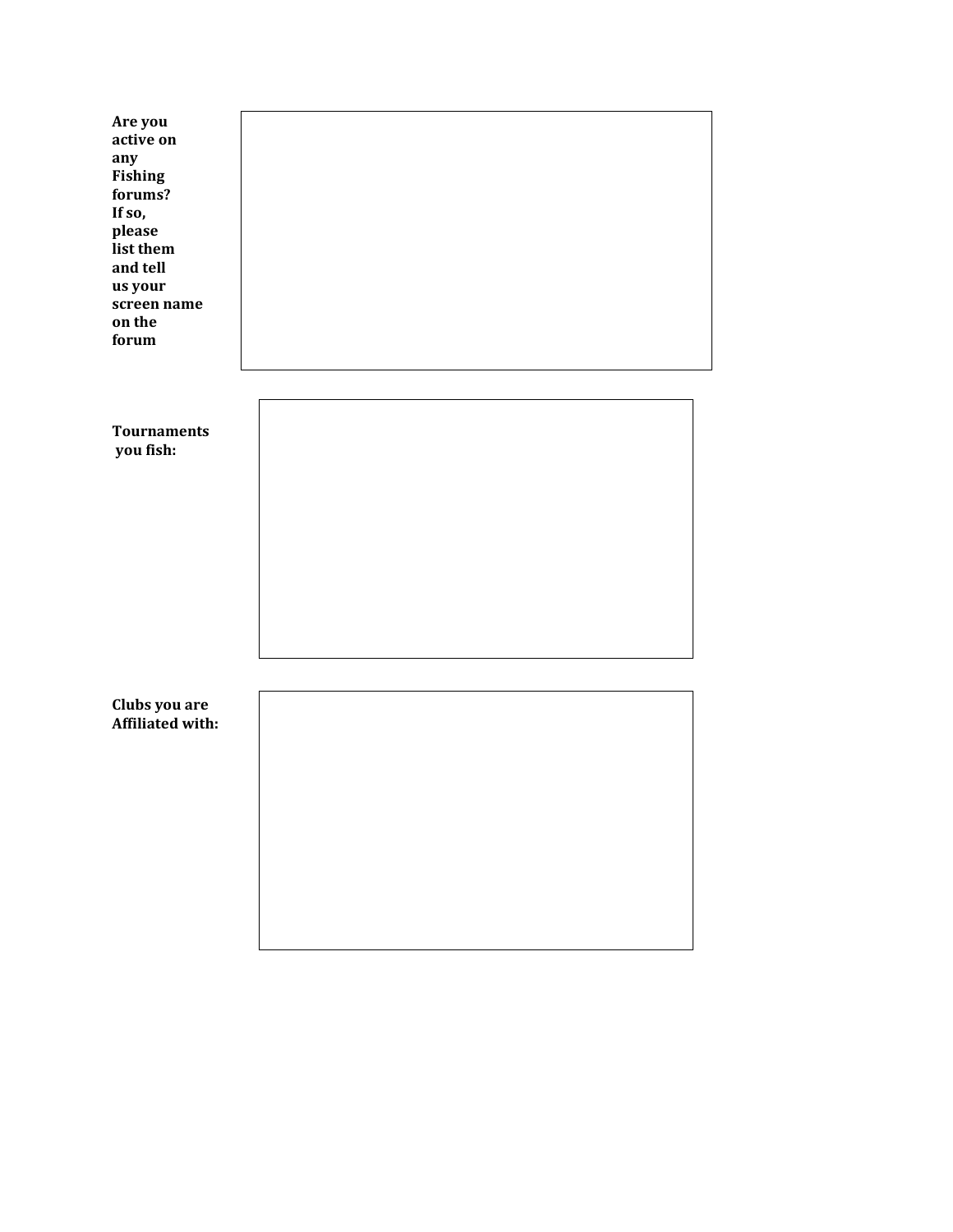

**Please include a short BIO. See attached page for examples.**

## **As a condition of membership in the Peregrine 250 Prostaff Program, I agree to provide the following to Peregrine 250:**

- I agree to use Peregrine 250 products only with the objective of increasing Peregrine 250 sales.
- I agree to affix to my tournament apparel the Peregrine 250 brand logo in a prominent position on my tournament jersey.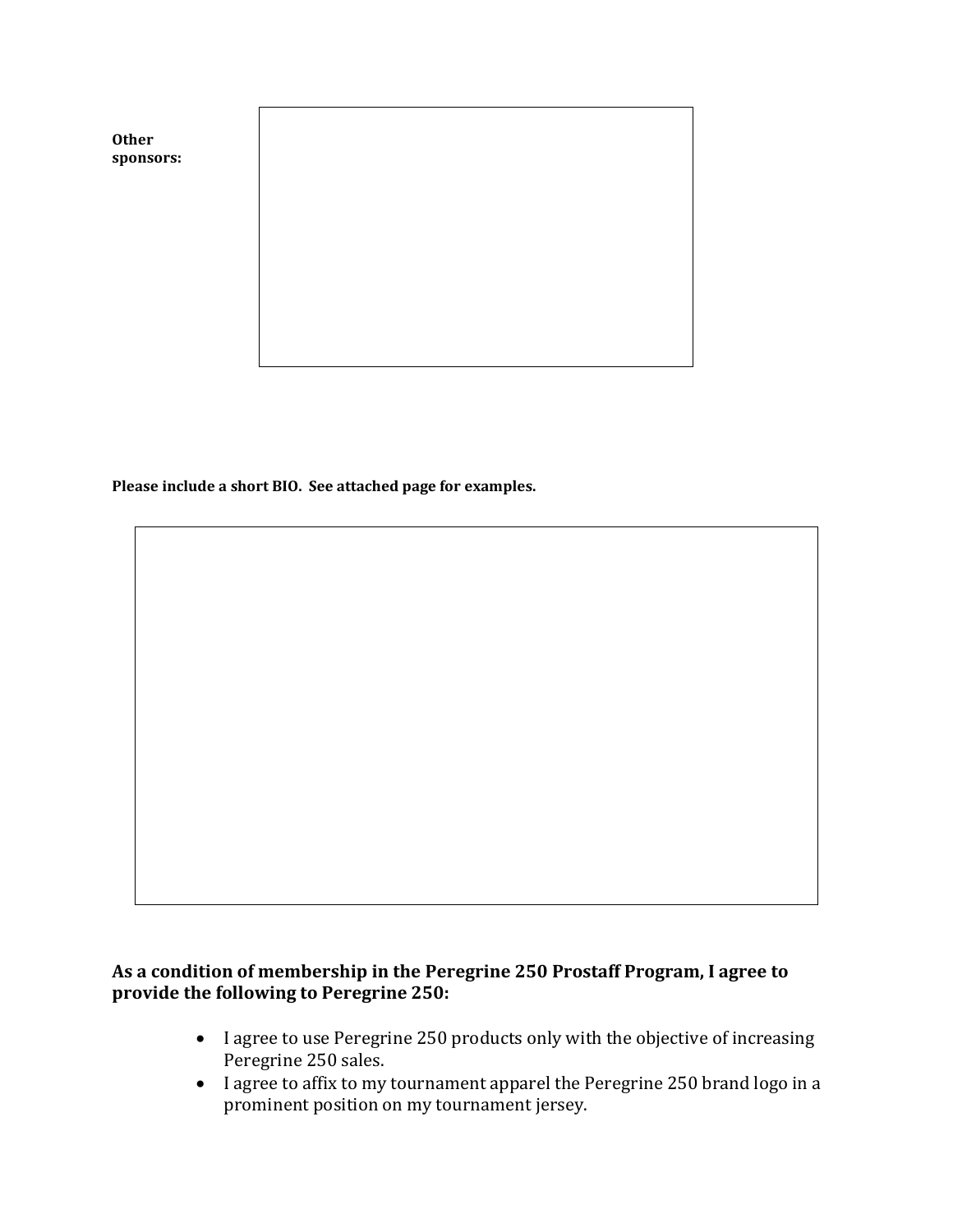- I agree to affix a Peregrine 250 vehicle decal to my tow vehicle and boat in a prominent position.
- I agree to promote Peregrine 250 products on social media as often as possible.
- I agree I will not accept sponsorship from any other Boat wax companies.
- I agree that I will include Peregrine 250 in any press opportunity. I also agree to provide regularly, copies of articles, or photos of myself promoting Peregrine 250 and myself as a Peregrine 250 Prostaff member. I understand these items may be used for promotion by Peregrine 250.
- I agree to provide Peregrine 250 the right to use my name and likeness on peregrine250.com
- I agree that I will not communicate the 50% off retail discount provided to me to dealers or consumers.
- I will do my best to introduce Peregrine 250 products to other anglers and will refer interested other guides, tournament anglers and fishing enthusiast to Peregrine 250 for Peregrine 250 Prostaff consideration.

**Signature: \_\_\_\_\_\_\_\_\_\_\_\_\_\_\_\_\_\_\_\_\_\_\_\_\_\_\_\_\_\_\_\_\_\_\_\_\_\_\_\_\_\_\_\_\_\_\_\_\_\_\_\_\_\_\_\_\_\_\_\_\_\_\_\_\_\_\_\_\_\_\_\_\_\_** 

**Date:\_\_\_\_\_\_\_\_\_\_\_\_\_\_\_\_\_\_\_\_\_\_\_\_\_\_\_\_\_\_\_**

**When submitting your application to [roger@peregrine250.com](mailto:roger@peregrine250.com)**. **, please include the following:**

- **1. A digital photograph of yourself, which should be at least a full chest and head shot. For example, pick a favorite shot holding your best fish, or near your boat.**
- **2. Completed application**

**Within a week of receipt, you will be contacted regarding your application. To become a member of Peregrine 250 Prostaff, we will look at all factors submitted**

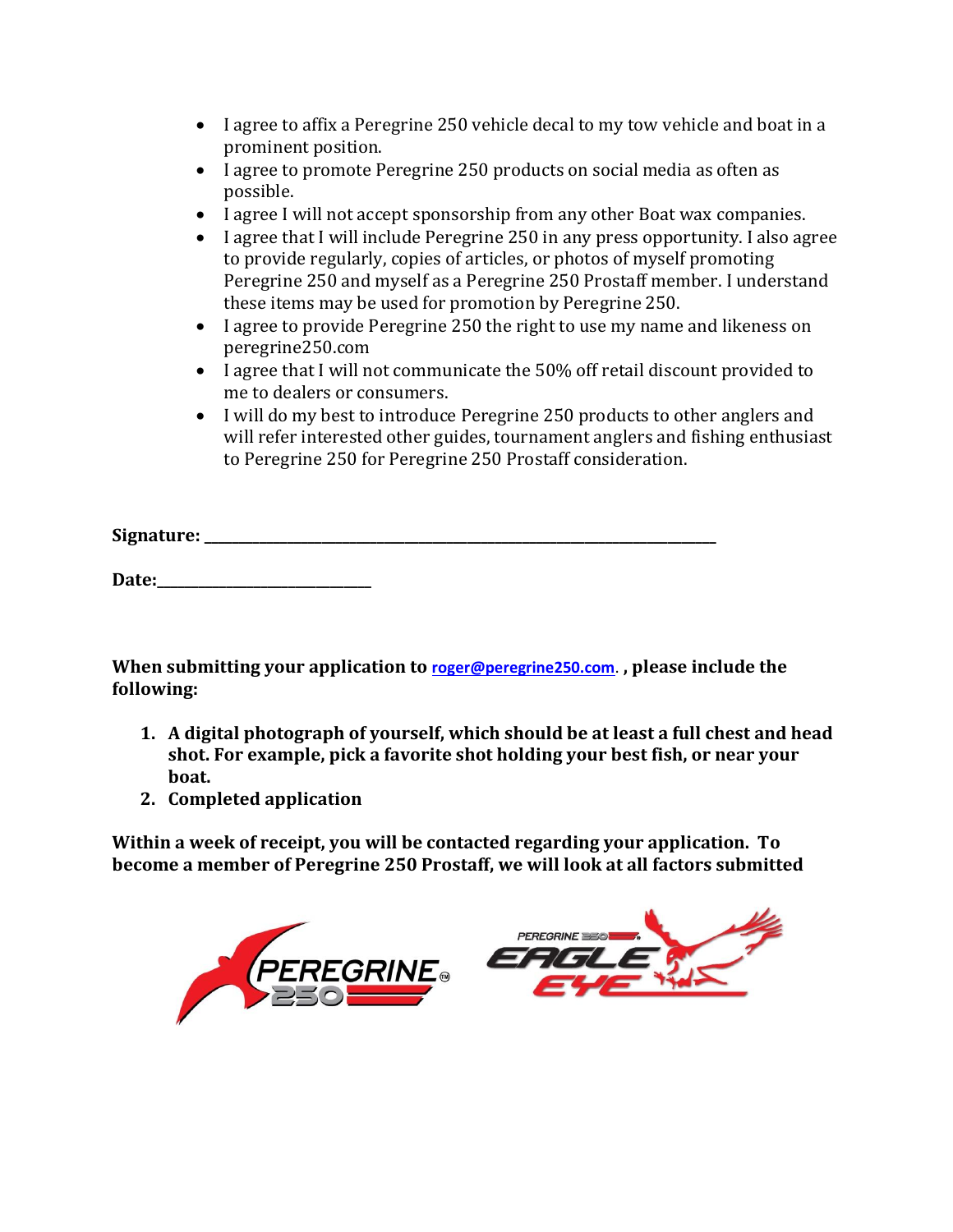

## www.Peregrine250.com

#### **BIO examples:**



#### **Rob Bryant-Kentucky**

Rob Bryant's articles regularly appear in Bass Angler Magazine and Kentucky Outdoors. As a writer, Bryant has worked with many of the top professional anglers and celebrities in the fishing industry. Also an avid bass fisherman, Bryant got his start tournament fishing in the early '90's fishing the Redman circuit (which is now the BFL), the ABA Weekend Series (since its inception), as well as many open tournaments. He calls Kentucky Lake his home and is on the Peregrine250 Boat Care Products Pro Staff, RPM Customrods Pro Staff and proudly promotes products from Cover Your Bass, makers of the bass room.

Bryant's webpage is [www.robbryantfishing.com](http://www.robbryantfishing.com/) and his Facebook fishing page can be found here: [www.facebook.com/pages/Rob-Bryant-Fishing/225244221014633?ref=bookmarks.](http://www.facebook.com/pages/Rob-Bryant-Fishing/225244221014633?ref=bookmarks) You can contact Rob at his email address: customdrills@yahoo.com.